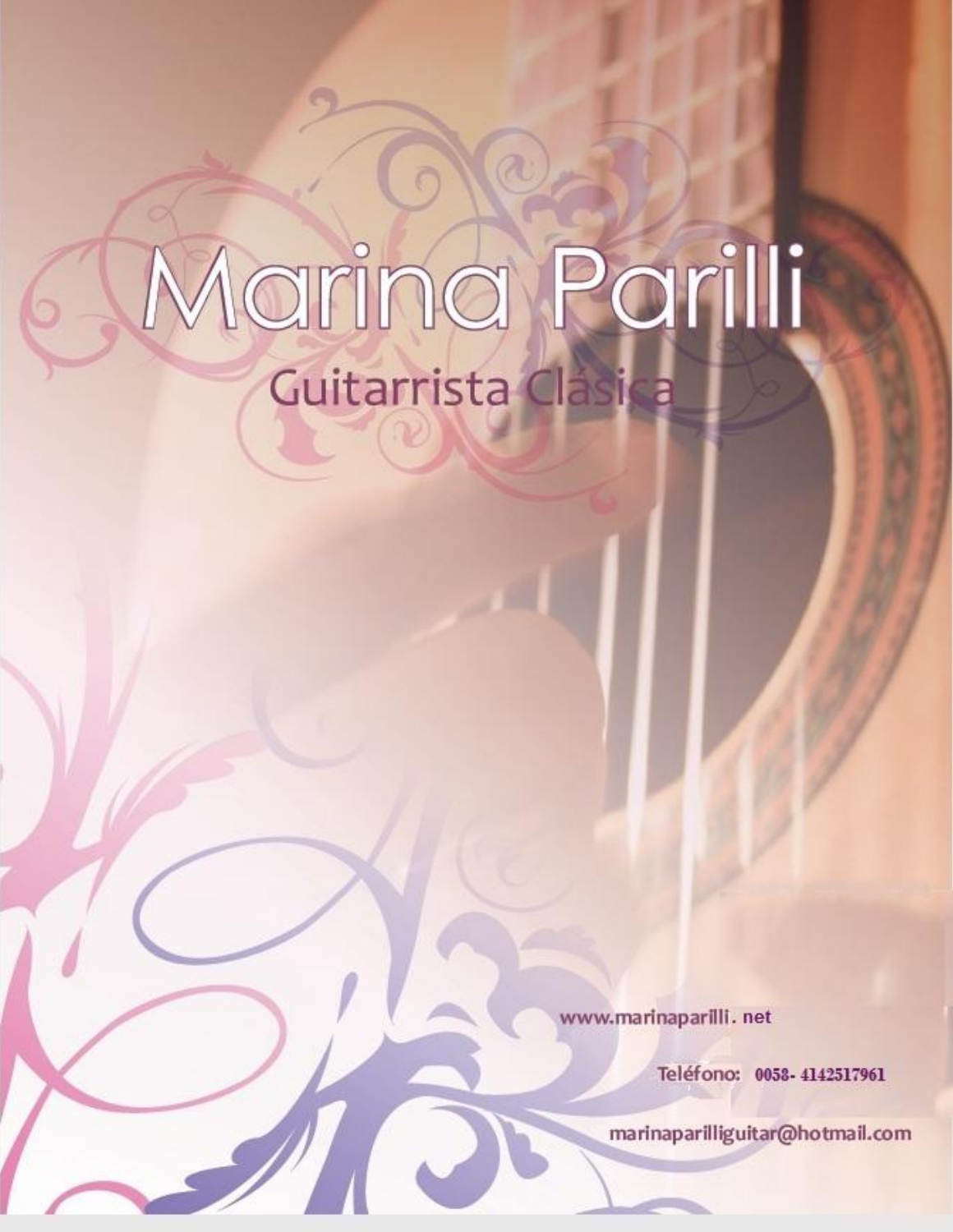## **Marina Parilli**

*Marina Parilli: "Brilliant Virtuous of the Guitar, her talent, the passion, and her perseverance, together with the parallel assimilation of the universal culture of the guitar, have been determining factors in her artistic formation" Marina Parilli: "The guitarist of sensibility and poetry" Maestro Alirio Díaz*

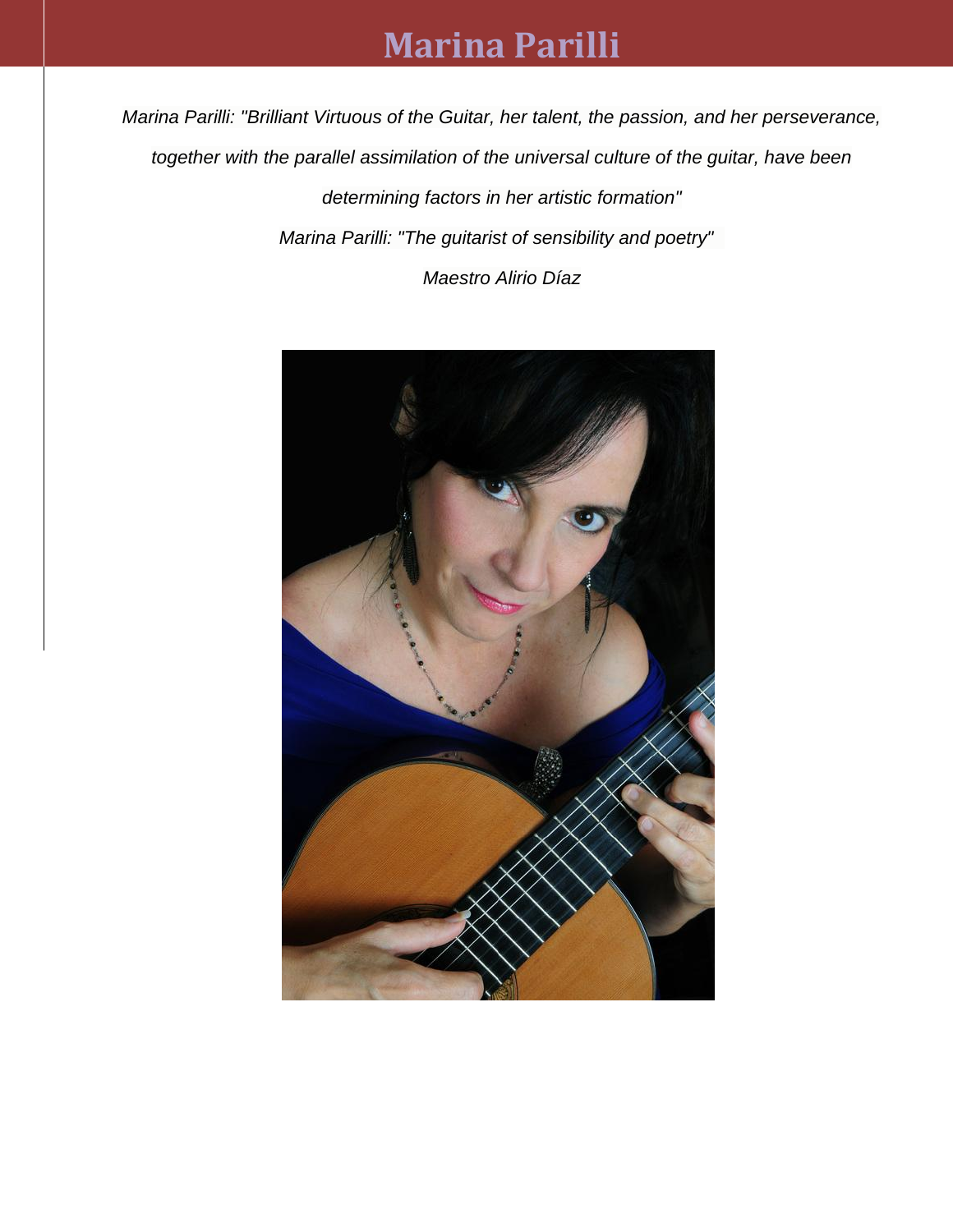## *Biography*

*The guitarist Marina Parilli is a well known Classical Guitar Master in Venezuela, and Latin America making her one of the best known artists of her generation. Her interpretations have been highly acclaimed with excellent critics and recognition from the audiences and the press. Her extensive repertoire includes music from all eras, and styles showing a special interest in the study, and interpretation of Iberoamerican music. She has participated in a series of concerts for solo guitar, and orchestra. She has performed in important theaters, and international guitar festivals.*

*Marina Parilli began her musical studies at Conservatorio Nacional de Música de Caracas, "Juan José Landaeta." There she studied Classical Guitar for five years with the well known guitarist and composer Antonio Lauro.*

*In 1982 she traveled to Spain under a full scholarship by the Fundación Gran Mariscal de Ayacucho, to study for six years at the Conservatorio Superior de Música de Alicante, with the well renown pedagogist, and Master of the guitar José Tomás Pérez. There she earned the " Grado Medio" and the title of "Grado Superior en Música" with a concentration in Guitar. At the same time she took Master Classes with John Williams, David Russell, Leo Brouwer, José Luis Rodrigo, Leopoldo Igarza, Luis Zea, Abraham Abreu, and world renown Master Alirio Díaz.*

*In 1987 she moved back to Caracas where she worked as a teacher, and a concertist. She teaches at the Conservatory of Music Juan José Landaeta, and Prudencio Esaa and Lino Gallardo, where she created the "Cátedra de Iniciación a la guitarra para niños" ("Introduction of the guitar for children") named by Master Ángel Sauce.*

*Among other she has been a jury participant at the IV and VI Concurso Nacional de Guitarra "Antonio Lauro" and the XVIII Concurso Internacional "Alirio Díaz. She is well known as the author of "Introduction to the Guitar I and II- a step by step method for children". She participated in the production of Antonio Lauro, and it's best performers*

*Marina Parilli has appeared as a soloist with Jóvenes Arcos de Venezuela and Orquesta Juvenil Chacao in the IV and IX "Festivales de Orquestas Sifónicas Mirandinos." She also participated in the 4th edition of the " Festival, Guitarra & Mujer" in Asunción, Paraguay. In 2013 the "Festival Internacional de Guitarra de Maracay" as well in Choroní, Venezuela. The "Festival Académico Internacional de Guatire" in 2009 and in 2011 she participated in the "Festival de Guitarras del Mundo" in Argentina. "Festival Internacional Guitarras Latinas" in the city of Buenos Aires. "Festivales Internacionales FIGA 2009, and 2015" in the city of Bolívar, Venezuela. In Valencia, and Carabobo with the Symphony Orchestra in August of 2015. She also performed the world premiere of Concierto No I for guitar and orchestra of the Brazilian composer Aleh Ferreira in the " XVIII Concurso Internacional Alirio Díaz" in which she received the condecoration "Orden Maestro Alirio Díaz in his unique class"*